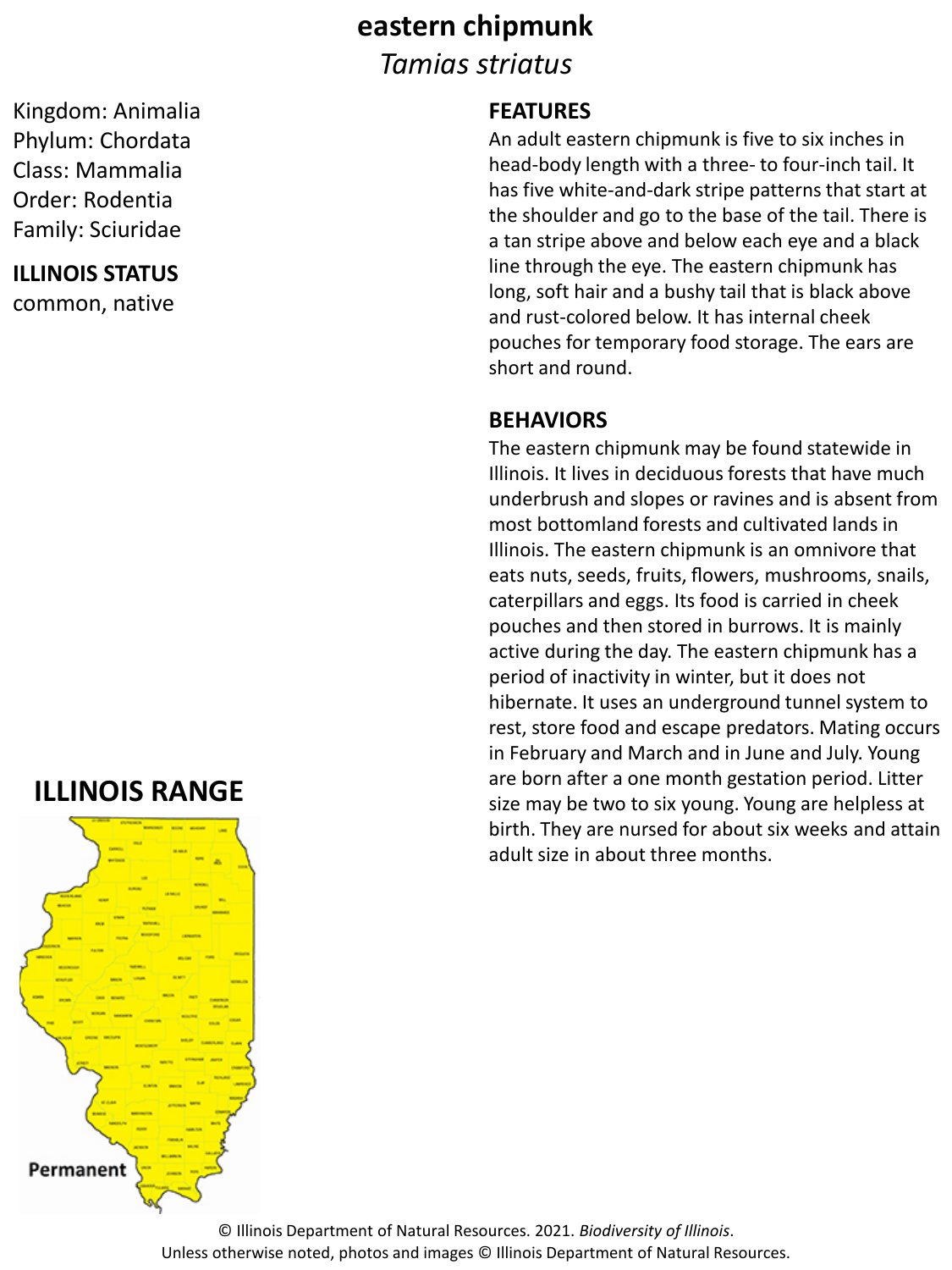

stuffing cheek pouches



# food in cheek pouches

© Illinois Department of Natural Resources. 2021. *Biodiversity of Illinois*. Unless otherwise noted, photos and images © Illinois Department of Natural Resources.